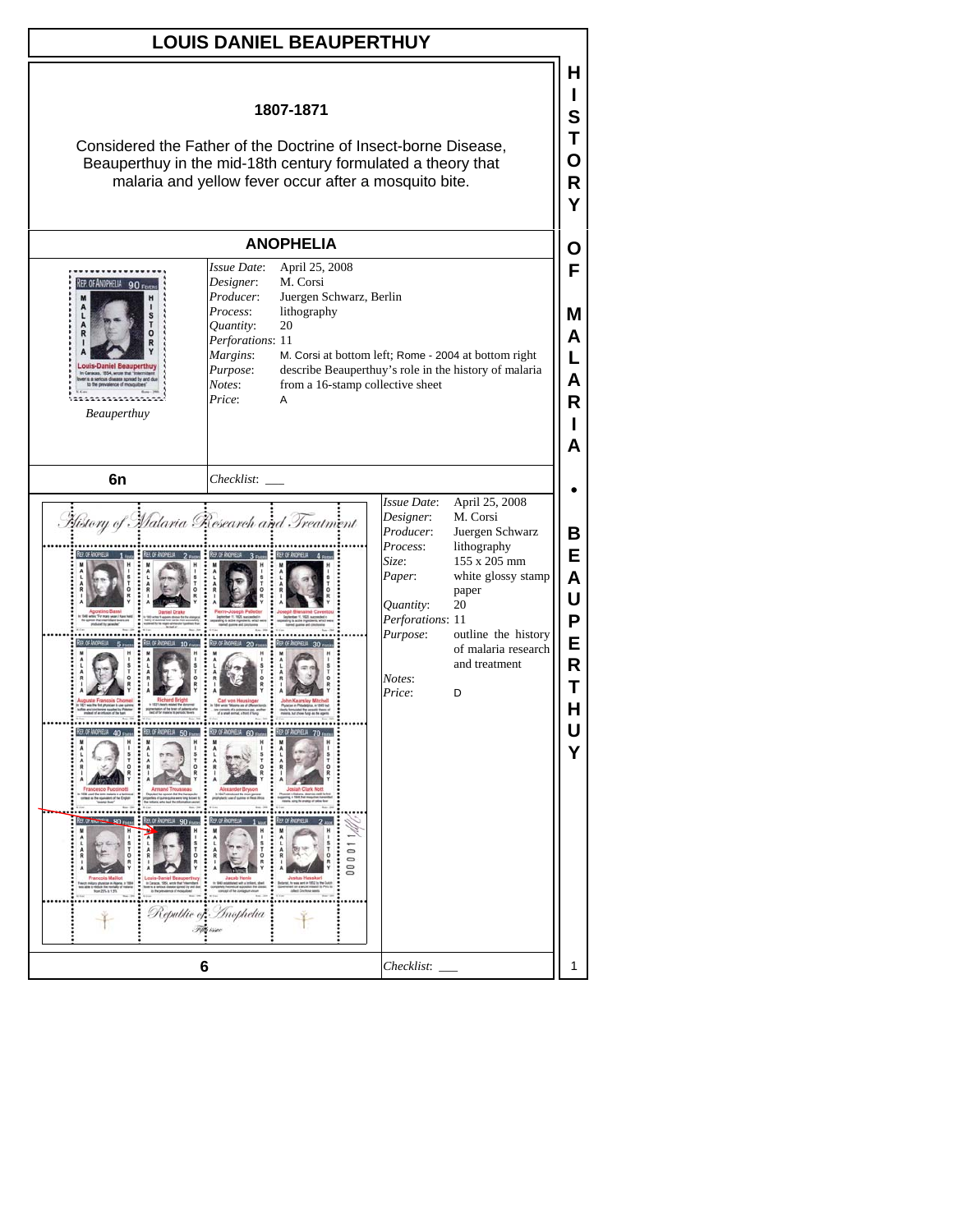|                                            |                                                                                                                                                                                                                                |                                            |                                 | <b>LOUIS DANIEL BEAUPERTHUY</b>                                                             |
|--------------------------------------------|--------------------------------------------------------------------------------------------------------------------------------------------------------------------------------------------------------------------------------|--------------------------------------------|---------------------------------|---------------------------------------------------------------------------------------------|
| H<br>I<br>S<br>Τ<br>O<br>$\mathsf{R}$<br>Υ | REP. OF ANOPHELIA 90 FEVERS<br>Quantity:<br>H<br>M<br>Notes:<br>A<br>1<br>S<br>Price:<br>L<br>A<br>т<br>R<br>о<br>R<br><b>Louis-Daniel Beauperthuy</b><br>In Caracas, 1854, wrote that "intermittent<br>to the prevalence of m | Description: as 6n: imperforate<br>20<br>A |                                 |                                                                                             |
|                                            | 6ni                                                                                                                                                                                                                            | Checklist:                                 |                                 |                                                                                             |
| O<br>F<br>M<br>A<br>L<br>A                 | History of Malaria Research and Treatment                                                                                                                                                                                      |                                            | Quantity: 5<br>Notes:<br>Price: | as #6: imperforate<br>D                                                                     |
| R<br>I<br>A<br>В<br>E                      | Republic of Amophelia<br>. Fell care                                                                                                                                                                                           |                                            |                                 |                                                                                             |
| A                                          | 6q                                                                                                                                                                                                                             |                                            | Checklist:                      |                                                                                             |
| U<br>P<br>Е<br>R<br>Τ<br>H<br>U<br>Y       | Republic of Anophelia<br>HISTORY OF MALARIA RESEARCH<br>AND TREATMENT<br>History of Malaria Research and Treatment<br>Republic of Anophelia<br>Fili in                                                                         |                                            | Size:<br>Notes:<br>Price:       | Cancel: Post Office 01<br>Cachet: post office<br>228 x 331 mm<br>C<br>O<br>5 Apr 200<br>ドドル |
| 2                                          | 1                                                                                                                                                                                                                              |                                            | Checklist:                      |                                                                                             |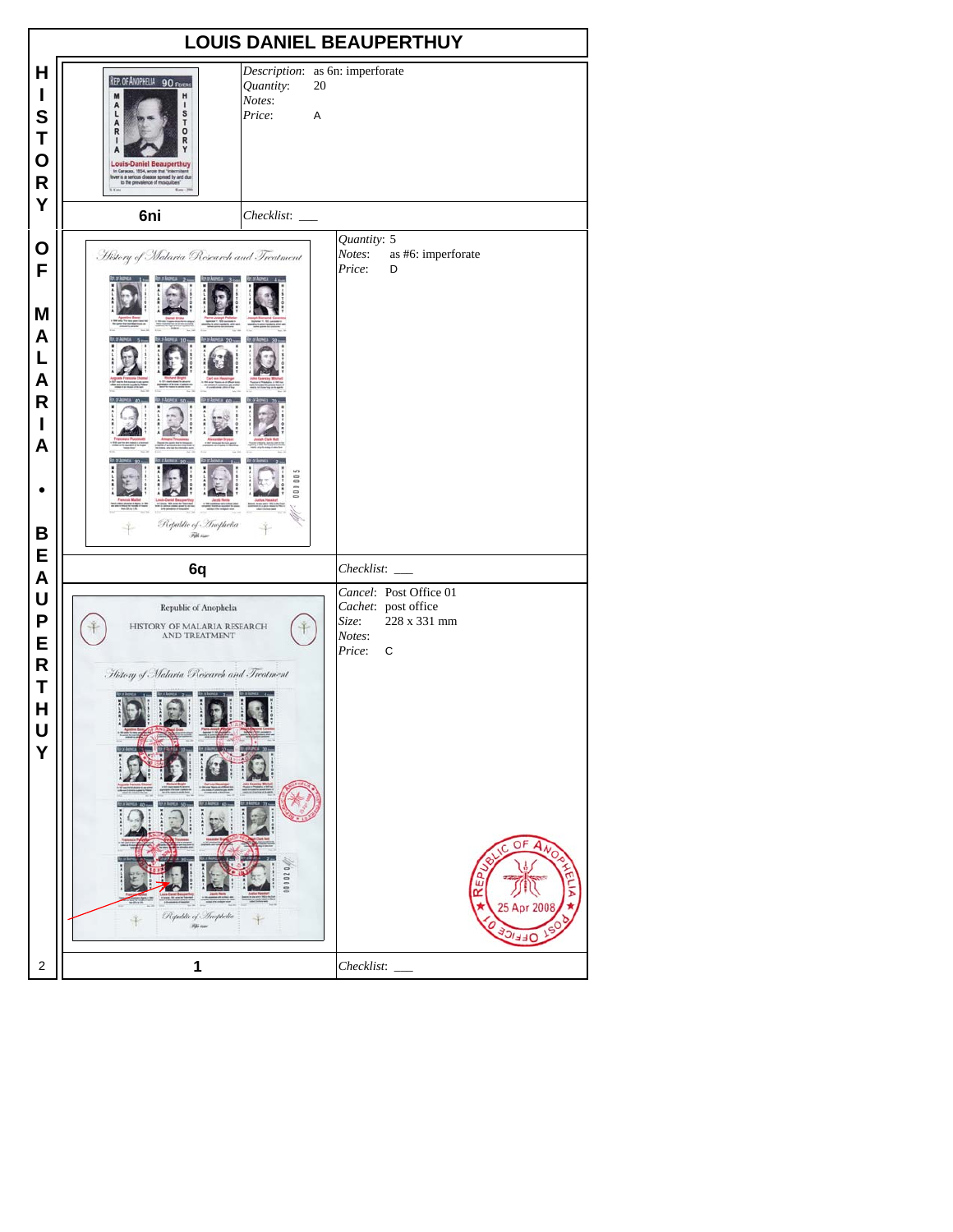| <b>VENEZUELA</b><br>December 10, 1971<br><b>Issue Date:</b>                                                                                                                                                                                                                                                                                                                                  |
|----------------------------------------------------------------------------------------------------------------------------------------------------------------------------------------------------------------------------------------------------------------------------------------------------------------------------------------------------------------------------------------------|
|                                                                                                                                                                                                                                                                                                                                                                                              |
| Designer:<br><b>Dr. Luis Daniel Beauperthu</b><br>Bundesdruckerei Berlin<br>1.00<br>Producer:<br>Process:<br>lithography<br>Quantity:<br>Perforations: 14 x 131/2<br>BUNDESDRUCKEREI BERLIN 1971 in light blue at<br>Margins:<br>bottom center<br>Purpose:<br>mark the centenary of Beauperthuy's death<br>Notes:<br>spelling variation: Luis instead of Louis<br>Beauperthuy<br>Price:<br>Α |
| 994<br>Checklist:<br>unused _ used _ fdc _ other _                                                                                                                                                                                                                                                                                                                                           |
|                                                                                                                                                                                                                                                                                                                                                                                              |
|                                                                                                                                                                                                                                                                                                                                                                                              |
|                                                                                                                                                                                                                                                                                                                                                                                              |